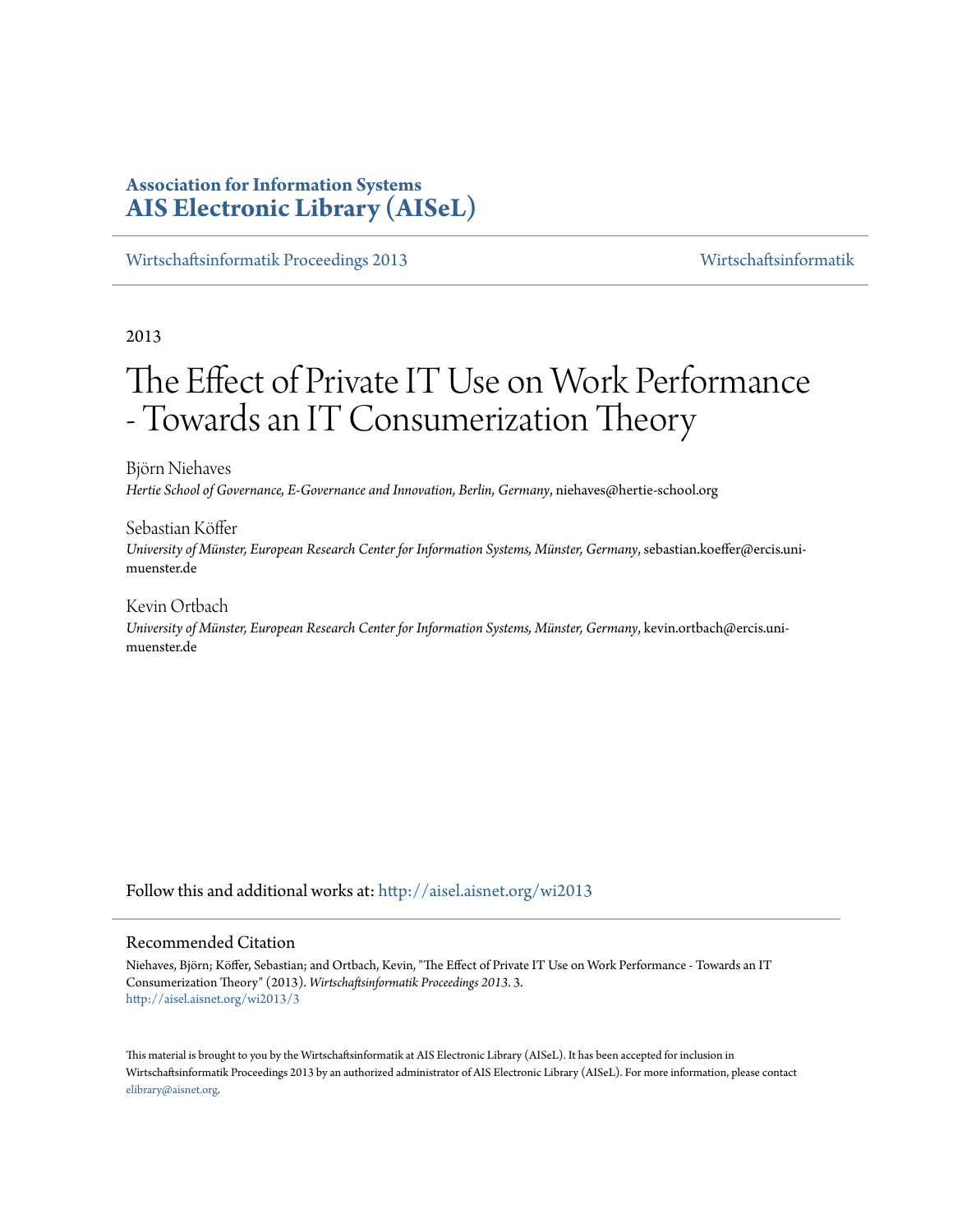# **The Effect of Private IT Use on Work Performance - Towards an IT Consumerization Theory**

Björn Niehaves<sup>1</sup>, Sebastian Köffer<sup>2</sup>, and Kevin Ortbach<sup>2</sup>

<sup>1</sup> Hertie School of Governance, E-Governance and Innovation, Berlin, Germany niehaves@hertie-school.org

<sup>2</sup> University of Münster, European Research Center for Information Systems, Münster, Germany

{sebastian.koeffer, kevin.ortbach}@ercis.uni-muenster.de

**Abstract**. IT consumerization – defined as the use of privately-owned IT resources for business purposes – is steadily growing, thus creating new challenges for enterprises. While numerous practitioner studies suggest a positive effect of this trend on employee work performance, IS research still lacks a systematic understanding of the forces underlying this relationship. In order to close this research gap, we derive three major effects of IT consumerization on employees: 1) an increased workload 2) an elevated autonomy and 3) a higher level of competence. Drawing on cognitive stress model and self-determination theory, we develop an innovative theoretical model of the relationships between IT consumerization and work performance. We then conduct an embedded singlecase study, in order to evaluate the constructs and relationships of our structural model by means of qualitative research. Subsequently, the implications for th organizing and practicing IT consumerization are discussed and suggestions on further developing this study are presented.

**Keywords**: IT Consumerization, Individual IS, Stress, Self-determination Theory, Work Performance

# **1 Introduction**

Consumerization of information technology (IT) refers to privately-owned IT resources, such as devices or software that are also used for business purposes. IT consumerization is regarded as a significant driver which is redefining the relationship between employees (in terms of consumers of enterprise IT) and the IT organization and "will present one of the biggest tests […] for business and IT executives within the next five years" [1]. Gartner views consumerization as one of five major IS trends and argues that although the topic has been discussed for a decade, the big wave of changes is still to come [2]. Accordingly, Fenn and LeHong state that this trend cannot be stopped [3]. Picking up on this topic and revealing its practical importance, numerous practitioner studies about IT consumerization have recently been conducted.

11<sup>th</sup> International Conference on Wirtschaftsinformatik,

 $27<sup>th</sup>$  February – 01<sup>st</sup> March 2013, Leipzig, Germany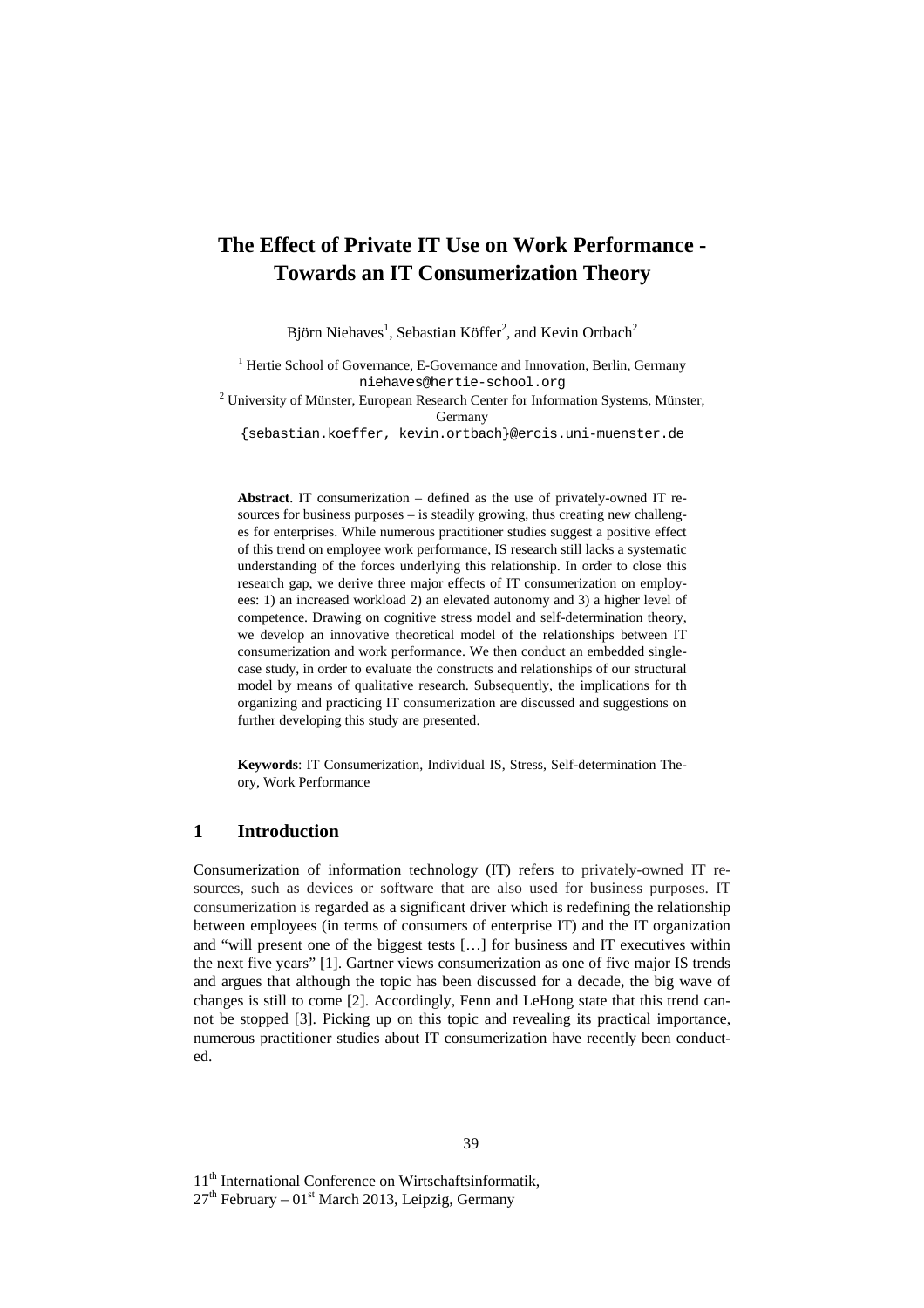A fundamental element of IT consumerization is a shift of business-owned standard processes and technologies to more consumer-driven ones. Today, employees are more aware of technology in the workplace and able to choose software and devices that are optimally suited to their work. As a result, there is an conspicuous change in the IT innovation paradigm from a top-down to a bottom-up approach [4]. In this context, Andriole states that "[…] there's a reverse technology-adoption life cycle at work: employees bring experience with consumer technologies to the workplace and pressure their companies to adopt new technologies" [5]. This trend is perceived as contributing significantly to work performance. Many studies report that employees are more productive when able to choose IT tools on their own (e.g. [6], [7]), suggesting that it is worth adjusting corporate policies in this direction. However, it remains unclear as to what constitute the underlying forces that promote IT consumerization and under which circumstances they may be considered beneficial [8].

From an IS research perspective, a rigorous application of methods and theory to help practitioners understand the phenomenon of IT consumerization in general, and its implications for employee performance in particular, remains lacking. While gains in work performance are generally associated with the trend in practice, research in the field lacks a systematic evaluation of the underlying forces leading to these increases. However, without a clear understanding of these forces, organizations are unable to reveal the full potential of IT consumerization and are more likely to just see the negative aspects. For instance, Gens et al. found that currently, 80% of IT departments agree that IT consumerization will increase their workload [9]. Regarding the focus of IS research in this context, Sawyer and Winter stated that "[…] the consumerization of ICT is growing at the very same time that the IS field is struggling" [10]. Due to the fact that IT consumerization has only recently become a research focus, the body of IS(-related) journals is unable to provide a specific vocabulary and theory to grasp the phenomenon. However, several well-established theories in the IS context cover different aspects of IT consumerization and often directly address work performance. For instance, recent IS top-basket research has focused on the acceptance of consumer technology [11], the influence of autonomy on motivation and task effort [12] or task-technology fit for mobile information systems [13].

Against the background of this significant research gap, we explore the *relationship between IT consumerization and (employee) work performance*. We specifically intend to find out whether and, if so, which theories in the IS context can increase our understanding of this relationship. Our methodology is presented in detail in the next section. In order to address the research objective, the present paper draws on a comprehensive review of practitioner literature (Section 3) in which we use open coding technique to identify major themes with respect to the effects of IT consumerization. These themes are then used to identify and exploit potential theories in the IS context and to derive a structural model of IT consumerization (Section 4). In section 5, the constructs and relationships of this model are briefly validated using an embedded single-case study. Our paper concludes with a brief discussion of both the contributions and limitations of the study and gives an outlook on future research.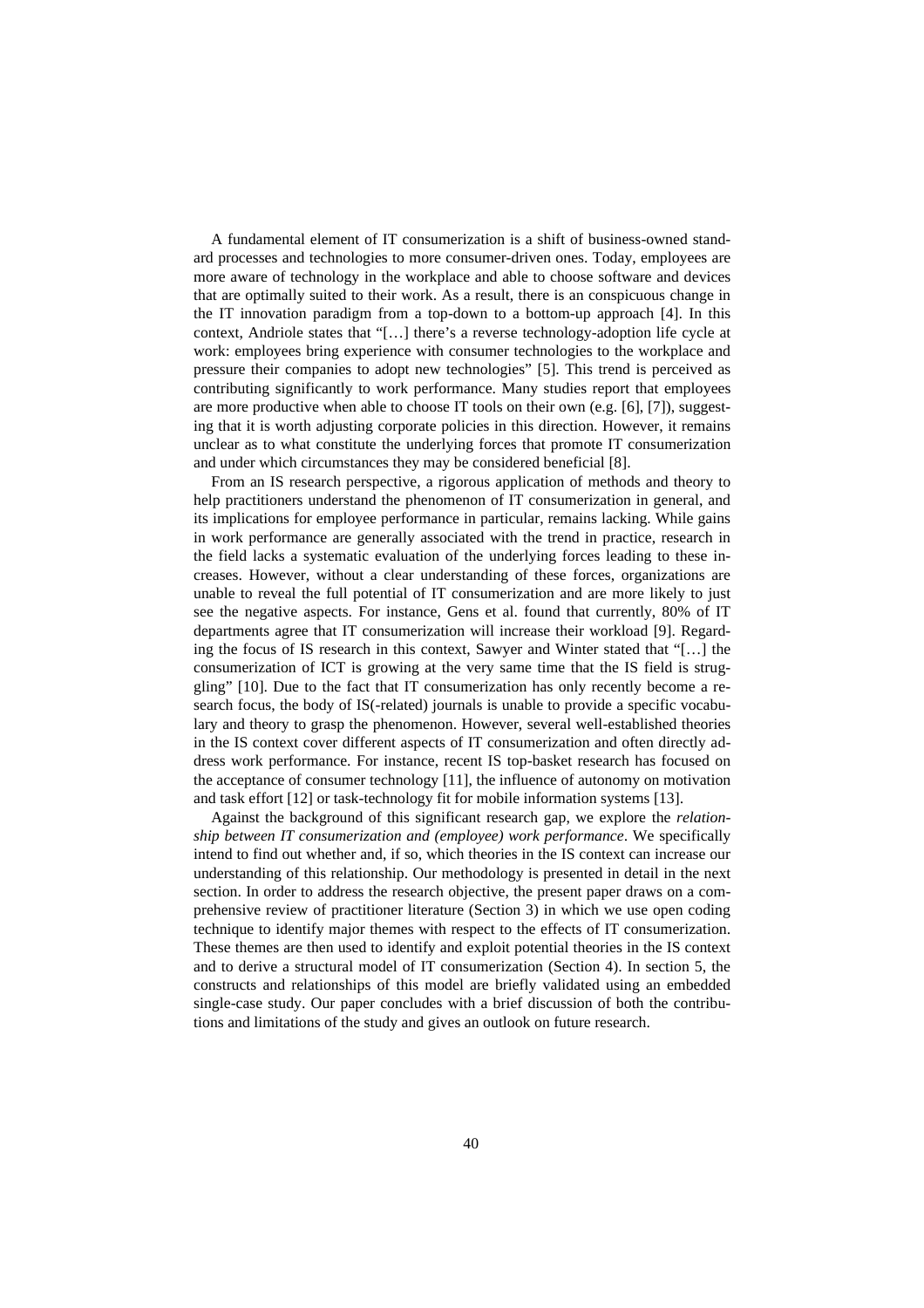# **2 Methodology**

We developed this study following a three-step approach. As there is only little scientific research explicitly in the area of IT consumerization, the first step was a systematic analysis of practitioner literature, as proposed by Webster and Watson [14] to identify the advantages and disadvantages of consumerization from both employee and organizational perspectives. Most available studies on the topic take a quantitative approach and were executed by consulting firms or market research institutes. Our search process resulted in a set of 22 studies, each specifically addressing IT consumerization. An initial screening revealed that 13 of these studies contribute to our research in order to explain the effects of IT consumerization on the work performance of individuals. We used iterative open coding [15] to break down the study data line by line. Thereafter, open coding continued by conducting workshop meetings, where all researchers shared their thoughts about the codes. Looking for innergroup similarities and intergroup differences [16], the original 115 codes could be clustered into three argumentative constructs (explained in section 3).

In the second step of this study we developed a research model, illustrating the relationship between IT consumerization and work performance. Drawing on related theory, we established relationships between our argumentative constructs. Inspired by Sarker et al. [17], we looked for broad theoretical frameworks, which are not related to the substantive area of research. This was first done individually by each researcher and then consolidated in a workshop. We identified cognitive model of stress and self-determination theory as relevant to explain our causal relationships and building up the model (see section 4).

In the last step we used an embedded single-case study [18] to perform an initial check of both the constructs and the relationships within our research model. Comparing our emergent relationships with practical evidence from the case enhanced confidence their validity [16]. The case company "CouplingCo" (name changed to protect anonymity) was selected because they operate internationally, have a firm-wide IT infrastructure and recently started a program on policy development with regard to IT consumerization. CouplingCo is a medium-size manufacturing enterprise focusing on the development of coupling technology. It has more than 2000 employees worldwide and created a turnover of over \$400 million in 2011. A total of 13 semistructured expert interviews were conducted within the firm (60,000 words of transcript). We collected data at both the corporate level as well as in different sub-units. Interview partners included the CEO, CFO, CIO, as well as sub-unit executives and employees. The data was again analyzed using open coding methodology [15]. This time, we coded the different aspects of the research model using the argumentative constructs from step one as a-priori framework. Consistent with Eisenhardt, we measured our constructs accurately to prove if they provide an empirical grounding for the emerging theory [16]. The results of this analysis are presented in section 5.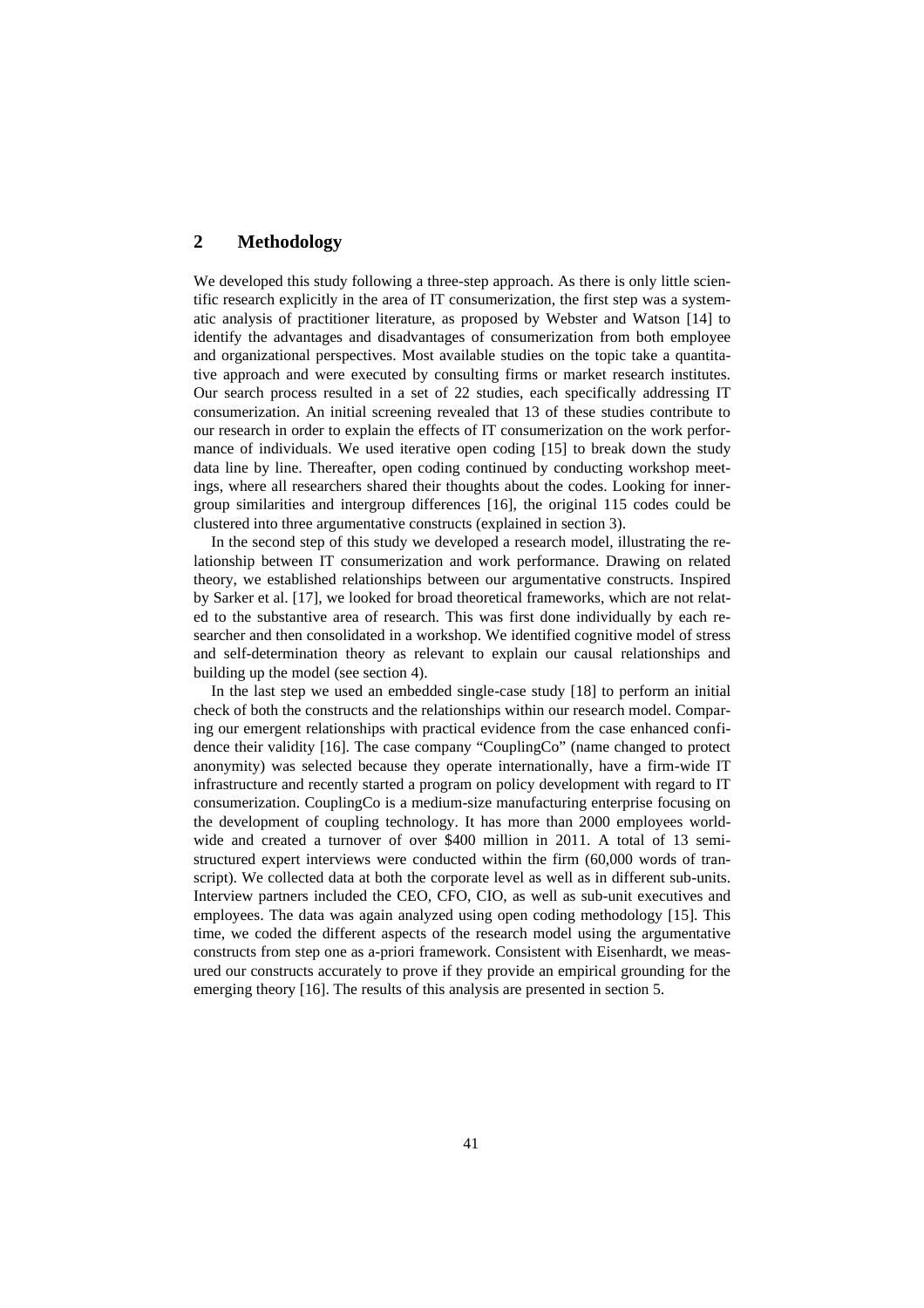# **3 Aspects of IT Consumerization**

After finishing the process of open coding of the practitioner literature, we were able to derive three distinct arguments from the codes that address the relationship between IT consumerization and work performance: 1) an increased workload, 2) elevated employee autonomy and 3) a higher level of perceived competence in the context of IT.

**Workload.** Although a considerable part of the workforce appreciates flexible working procedures [19], they may also lead to heavier workloads for employees [20]. The Aerospace Industries Association frankly states that member associations may benefit from longer employee work hours as a consequence of IT consumerization [21]. For instance, if employees use their private devices for business-related communication, private time is no longer clearly defined and the boundary between private life and working hours dissolves. In this scenario, managers know that employees are able to work off-hours and are thus more likely to give them work tasks during these times. In many cases, IT consumerization leads to a pressure to work longer hours and employees are "less able to switch off from work" [20]. As a consequence, Volkswagen, for instance, reacted to this development by restricting its mobile device access after work hours [22]. Thus, we derive increased workload as first potential effect of IT consumerization.

**Autonomy.** On the positive side, consumerization is often associated with 'greater freedom' or 'new freedoms' for employees [23], [24]. Consequently, there is an increased autonomy and independence for employees, as they may make IT decisions on their own or provide technical support for themselves [1], [25]. Greater responsibilities for employees, particularly younger ones [26], are closely related to more autonomy. A Cisco study showed that students prefer to have a budget to purchase their own notebook or mobile device [27]. It seems plausible that especially capable workers may enhance their earning potential if provided with greater autonomy [24]. Furthermore, freedom of choice regarding work organization and structure contributes to the happiness of knowledge workers [8], [28]. Dell and Intel found in their study that six out of ten employees enjoy work more, if they are able to use their own technologies [20]. Gens et al. state that half of the IT organizations name employee satisfaction as a primary benefit of IT consumerization [9]. Therefore, we identify a higher level of autonomy as the second potential effect of IT consumerization.

**Competence.** Firstly, end users perceive their consumer applications and devices as easier to use and more intuitive [1], [23]. This seems obvious, as the employees are working with tools they purchased themselves. Secondly, employees use their IT not only in a business setting, but also privately and are therefore more familiar with it. Consequently, it can be assumed that individuals benefit personally from greater competence, i.e. being able to solve problems more easily [20], when using private IT. In contrast, existing corporate IT infrastructures create innovation barriers and lead to frustration among employees [29]. Thus, if employers introduce consumer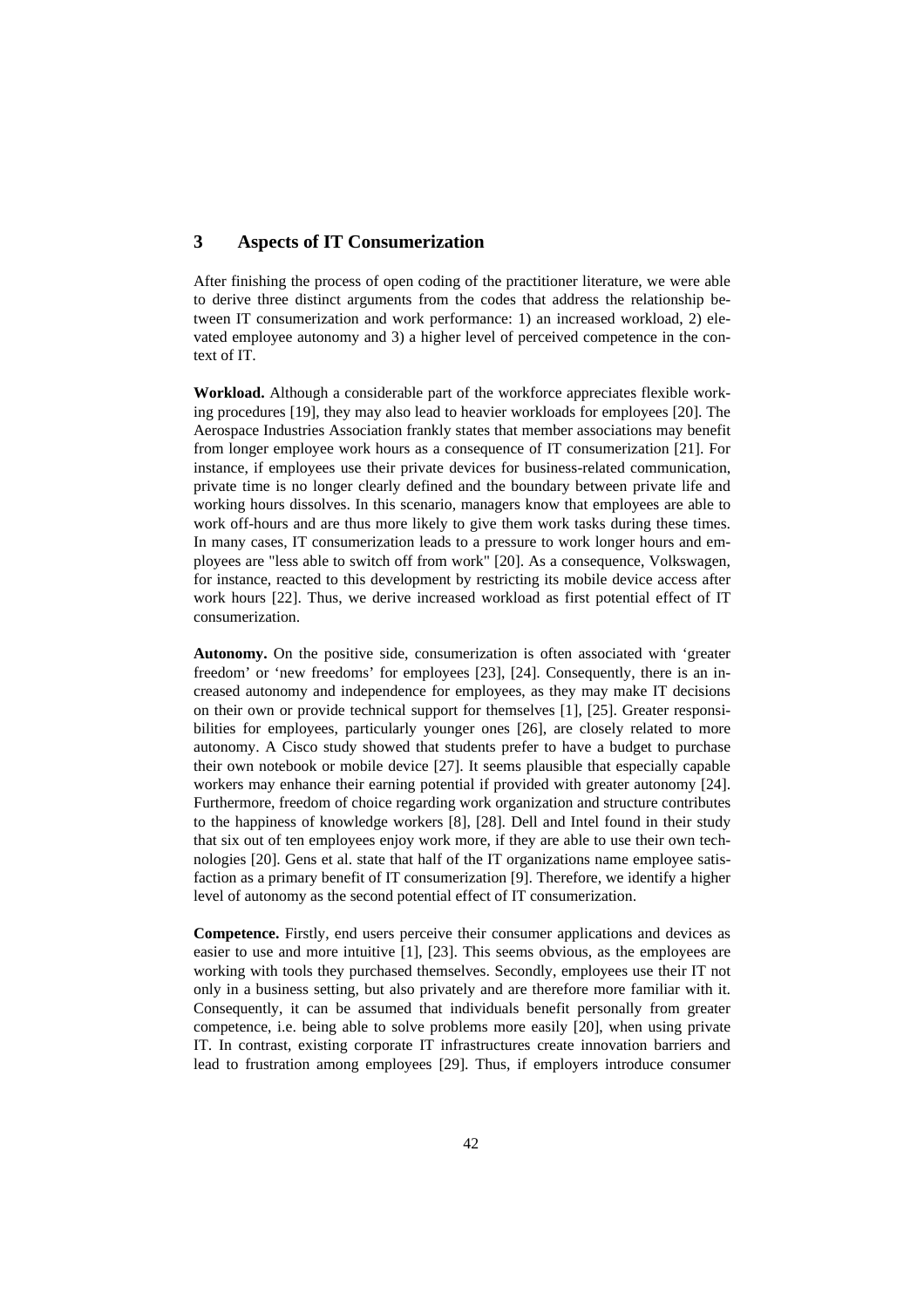tools into their organizational portfolio, they can expect existing technological competence among their employees to accelerate the adoption of new technologies [30]. Hence, we derive a higher level of perceived competence as the third major effect related to IT consumerization.

Table 1 provides an overview of practitioner studies which contribute to these three lines of argument (indicated by an "x"). In the following section, we use both psychological and IS theories to build upon and integrate the causal relationships suggested by the practitioner studies and to create a preliminary theoretical model of IT consumerization.

| <b>Study</b>                        | Concept 1:<br>Workload | Concept 2:<br>Autonomy | Concept 3:<br>Competence |
|-------------------------------------|------------------------|------------------------|--------------------------|
| Aerospace Industry Association [21] | X                      |                        |                          |
| Avenade [26]                        |                        | X                      |                          |
| Cisco $[27]$                        |                        | X                      |                          |
| Dell and Intel [20]                 | X                      | X                      | X                        |
| Dell and Intel [24]                 |                        | X                      | X                        |
| Gens et al. [9]                     |                        | X                      |                          |
| Harris et al. [1]                   |                        | X                      | X                        |
| Harris, Junglas, and Long [31]      |                        |                        | X                        |
| Moschella et al. [29]               |                        |                        | X                        |
| Murdoch et al. [23]                 |                        | X                      | X                        |
| Prete et al. [30]                   |                        |                        | X                        |
| Price Waterhouse Coopers [25]       |                        | X                      |                          |
| Vile $[8]$                          |                        | X                      |                          |
| Sum                                 | $\overline{2}$         | 9                      | 7                        |

**Table 1.** Advantages and disadvantages for individuals according to the studies analyzed

# **4 Theory development**

# **4.1 Cognitive Model of Stress**

In their cognitive model, Lazarus and Folkman define stress as the result of an interaction between an individual and the environment, including stressful situations or conditions, which they refer to as "stressors" [32]. Especially in an organizational context, stressors emerge when individuals cannot cope with new technologies or a high workload [33]. As a result, the individual's well-being and hence the organizational productivity is influenced negatively [34]. Within the IS literature, the effects of stress have recently been discussed in the context of turnover intention [35], [36], job satisfaction [37], [38] and innovation with IT [39]. Recently, a couple of authors have discussed the concept of "technostress", i.e. the role played by information and communication technology in creating higher stress levels of individuals [40], [41].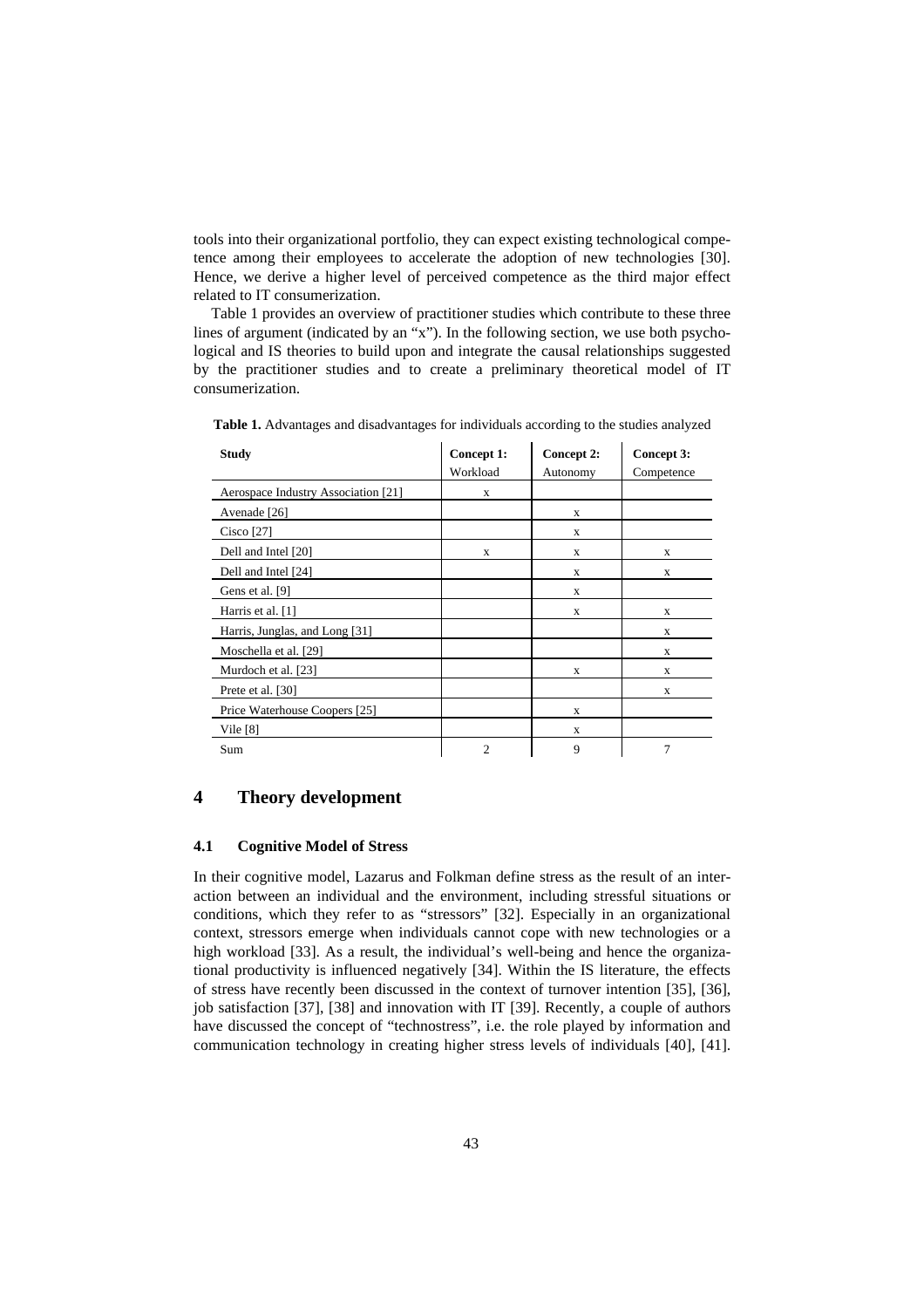Technostress is the result of constant multitasking, relearning and insecurity, as a consequence of frequent IT paradigm changes [42].

Numerous studies have demonstrated the influence of stressors on employee stress perception. Our (practical) literature review revealed that an increase in workload and greater autonomy are familiar effects of the IT consumerization trend. High workloads and a lack of autonomy are essential stressor variables in both the psychological [43], [44] and IS literature [36], [39]. Tarafdar et al. mention that telecommunicating and constant connectivity have extended the workplace into other areas of life, leading to a sometimes dangerously higher workload [41]. Ahuja and Thatcher note that contemporary work environments are characterized by both work overload and autonomy, providing workers with more freedom, but simultaneously with greater responsibilities [39].

As regards workload our literature review shows that IT consumerization comes along with work extension [20], [21]. Through corporate influence on private IT, the workplace is extended into the private sphere and there are higher expectations concerning connectivity and willingness to work, which extend into what would normally be off-hours [24]. Hence, we propose:

#### *P1: Employees who use private IT for business purposes experience a higher workload.*

While it is plausible that, after all, higher workloads lead to a higher work performance, the downside of work extension is potential work overload, especially in the long run. Workload changes become work overload, if, amongst other factors, an individual perceives that there are critical resources lacking to fulfill a particular task [39]. It is likely that the consumerization of IT also contributes to this development. Based on the above considerations, we propose two distinct effects of workload:

*P2: Workload has a positive influence on work performance.*

#### *P3: If workload becomes overload, it raises the stress level at work.*

Hackman and Oldham define autonomy as "the degree to which the job provides substantial freedom, independence, and discretion to the individual in scheduling the work and in determining the procedures to be used in carrying it out" [45, p. 5]. As IT consumerization is considered to provide employees with greater autonomy, for instance, by allowing them to choose their own IT equipment, e.g. [23], hence:

#### *P4: Employees, who are given the choice of using private IT for work purposes, perceive a greater autonomy at their workplace.*

Ahuja and Thatcher found in their study an interactive relationship between autonomy and overload [37]. Following demand-control theory [46], they propose that joint effects of overload and autonomy predict higher work outcomes. Further evidence can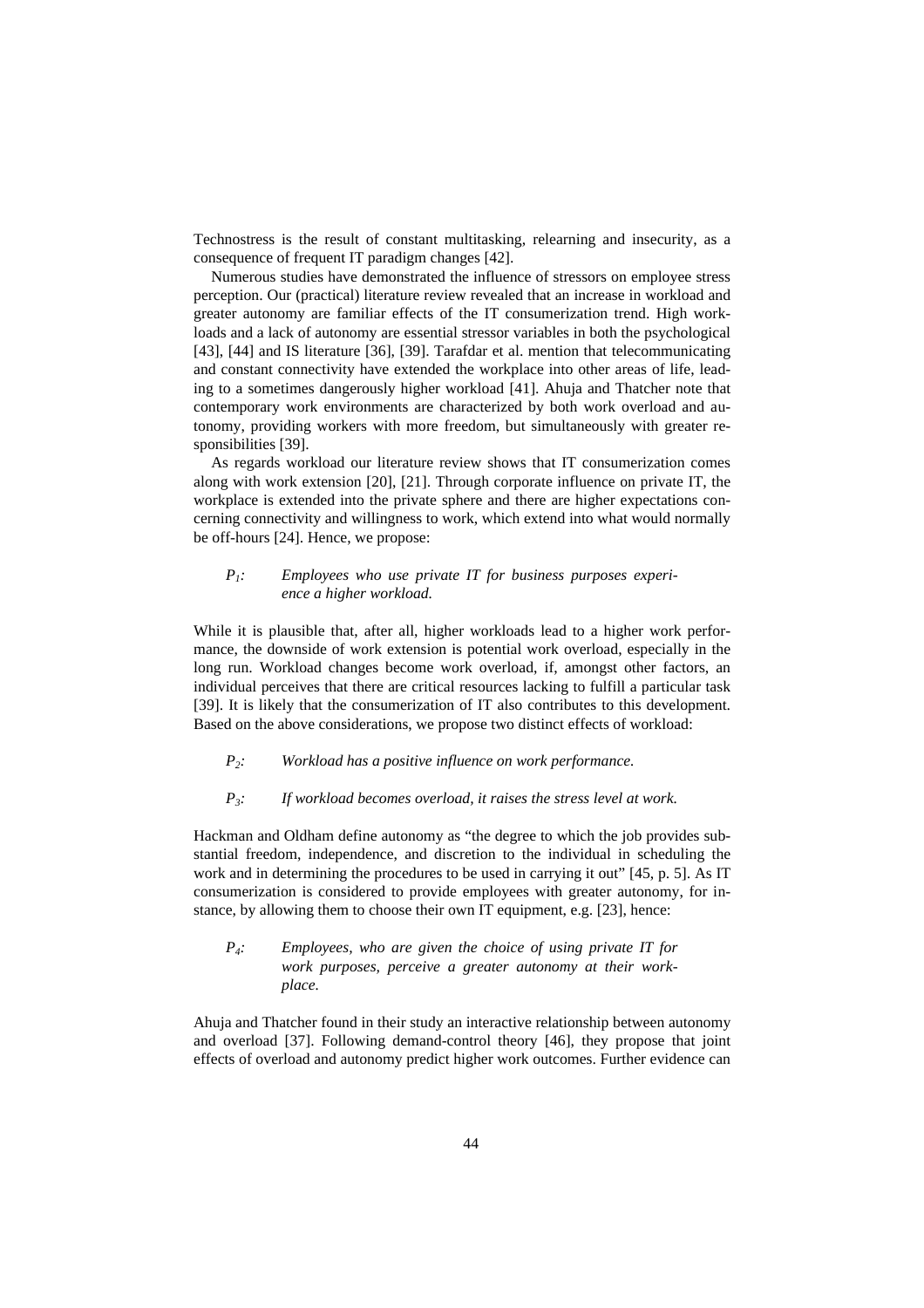be derived from psychological literature, which suggests that a higher job control of individuals, a variable similar to autonomy, lessens stress perception and, consequently, increases work outcomes [43, 46]. Based on the above, we propose:

#### *P5: Autonomy lowers the stress level at work.*

The influence of stress on human performance has been widely discussed in the psychological literature [47–49]. Following the theoretical work of Lazarus et al. [32], stressor can either be associated negatively with threat or hindrance or positively with challenge [50]. Drawing on this concept many authors support an inverted-U shaped relationship between stress and performance, meaning moderate stress is optimal for employee performance, because it is stimulating and challenging. By contrast, very low and very high stress level trigger boredom and anxiety respectively, which impacts negatively on performance [51]. As our study focuses on work overload as essential stressor, we consider perceived stress as detrimental to work performance, in line with negative linear stress models. Conceivably, overload can be perceived as challenge stressor, when high performers take on more tasks because of their motivation to perform them well [47]. However, grounded in the practitioner reports analyzed, we see overload as a clear hindrance stressor in the context of our study. This is supported by Gilboa et al., who besides other considerations of hindrances and challenges still expects the relationship between stressor and performance to be negative [47]. Hence, we posit:

#### *P6: High stress levels have a negative influence on work performance.*

#### **4.2 Self-determination Theory**

IT consumerization affects user autonomy and choice to select and to use IT tools in the work context. The practitioner literature suggests that this increased autonomy enhances work performance, because users select devices and software with which they are familiar and are able to handle more productively [20], [27]. This direct relationship is also supported by recent IS research. For instance, Elie-Dit-Cosaque et al. stated that "[…] autonomy is what enables individuals to cope effectively with changing work conditions, including those from IT" [52] while Ahuja and Thatcher found a significant correlation between autonomy and IT innovativeness [39]. Hence,

#### *P7: Perceived autonomy exerts a direct positive effect on work performance.*

From a psychological perspective, the relationship between autonomy and performance can be explained using self-determination theory (SDT). Autonomy is an commonly cited construct in the context of intrinsic motivation [53], [54]. For instance, Deci and Ryan stated that "[...] the experiences of competence and autonomy are essential for intrinsic motivation" [54]. In turn, intrinsic motivation leads to more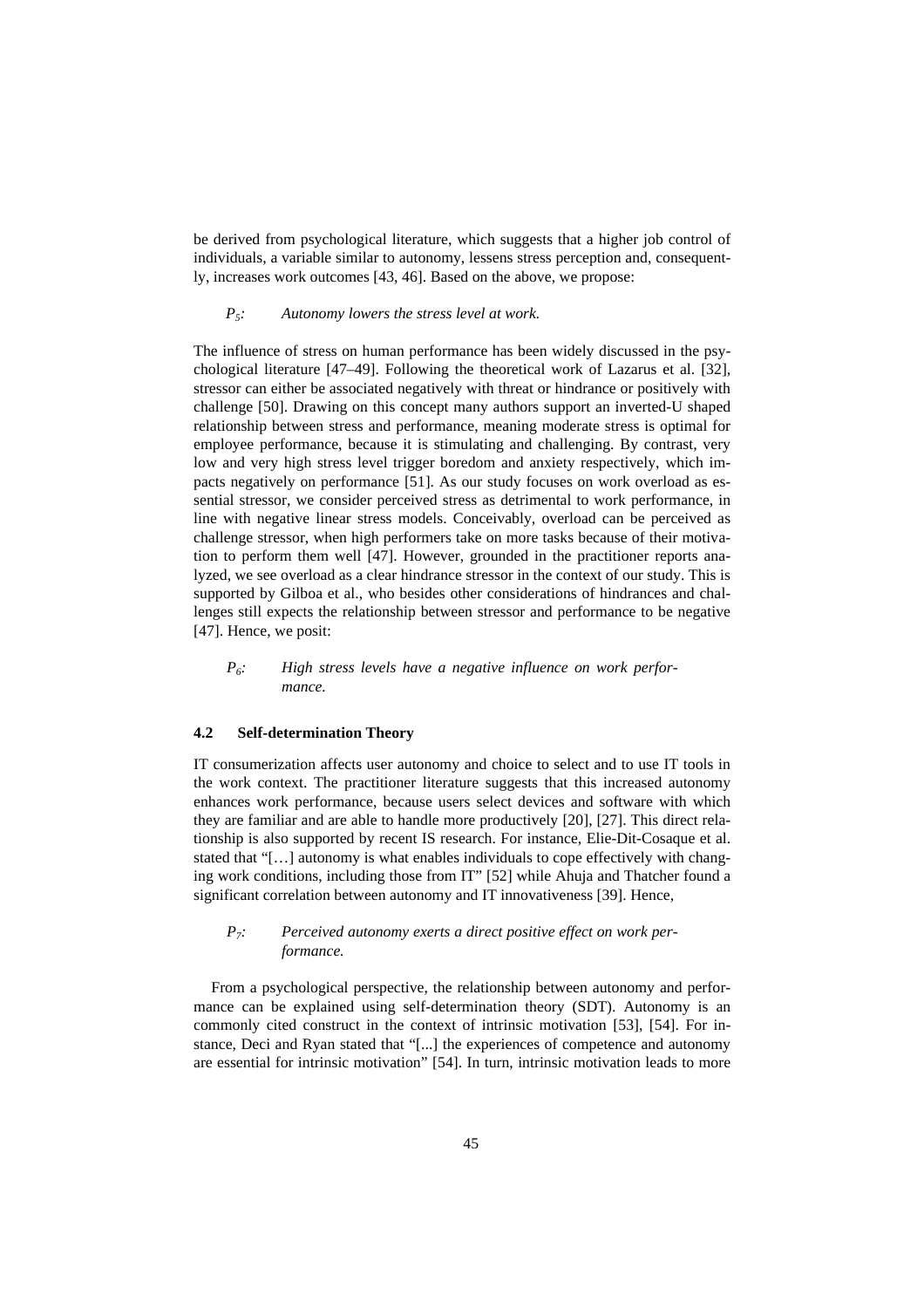excitement and interest towards the particular subject and thus to higher performance [54]. On the other hand, if a high level of external control is imposed, performance may decline, for example due to task monotony [55]. In the IS literature, little attention has so far been paid to SDT in the context of performance research. While several studies have elaborated on the effects of autonomy on technology acceptance [56], [57], few have directly addressed the relationship between autonomy and performance. One exception is Ke and Zhang, who found that satisfying needs for autonomy may raise motivation and task effort in the context of open software development [12]. Thus, we expect:

#### *P8: Perceived autonomy raises intrinsic task motivation.*

#### *P9: Higher intrinsic motivation positively influences work performance.*

In addition to an increase in autonomy, the practitioner literature also suggests a positive influence of IT consumerization on competence, because private devices are generally easier to use and existing knowledge and skills gained through their usage may be easily transferred to and utilized in a work context [30]. This is underlined by a recent IS study that found a significant positive correlation between perceived competence and perceived ease of use [57]. Thus, if a technology is perceived as easier to use, the general perceived competence with regard to this technology will also rise. Hence, we propose:

#### *P10: The use of private IT for business purposes exerts a positive effect on perceived competence.*

In this context, perceived competence is closely related to the concept of computer self-efficacy. Compeau and Higgins define computer self-efficacy as "[…] an individual's perceptions of his or her ability to use computers in the accomplishment of a task […] rather than reflecting simple component skills" [58]. This resembles definitions of perceived competence from self-determination theory [54]. Also, very similar to perceived competence, IS studies have revealed a positive correlation between computer self-efficacy and ease of use [59]. The concept has a clear task focus and, in IS theory, is often directly related to task performance [58], [60]. Computer selfefficacy affects choices about how to behave and act, as well as the persistence and effort exerted when facing obstacles [61]. Thus, if people feel more self-confident in the use of IT, it is likely that they will find more innovative and faster ways for dealing with a particular task and will thus be more productive. Therefore, we propose:

#### *P11: Perceived competence exerts a direct positive effect on work performance.*

In addition, SDT suggests an indirect relationship between competence and performance, with motivation as an intermediary construct [62]. In this context, cognitive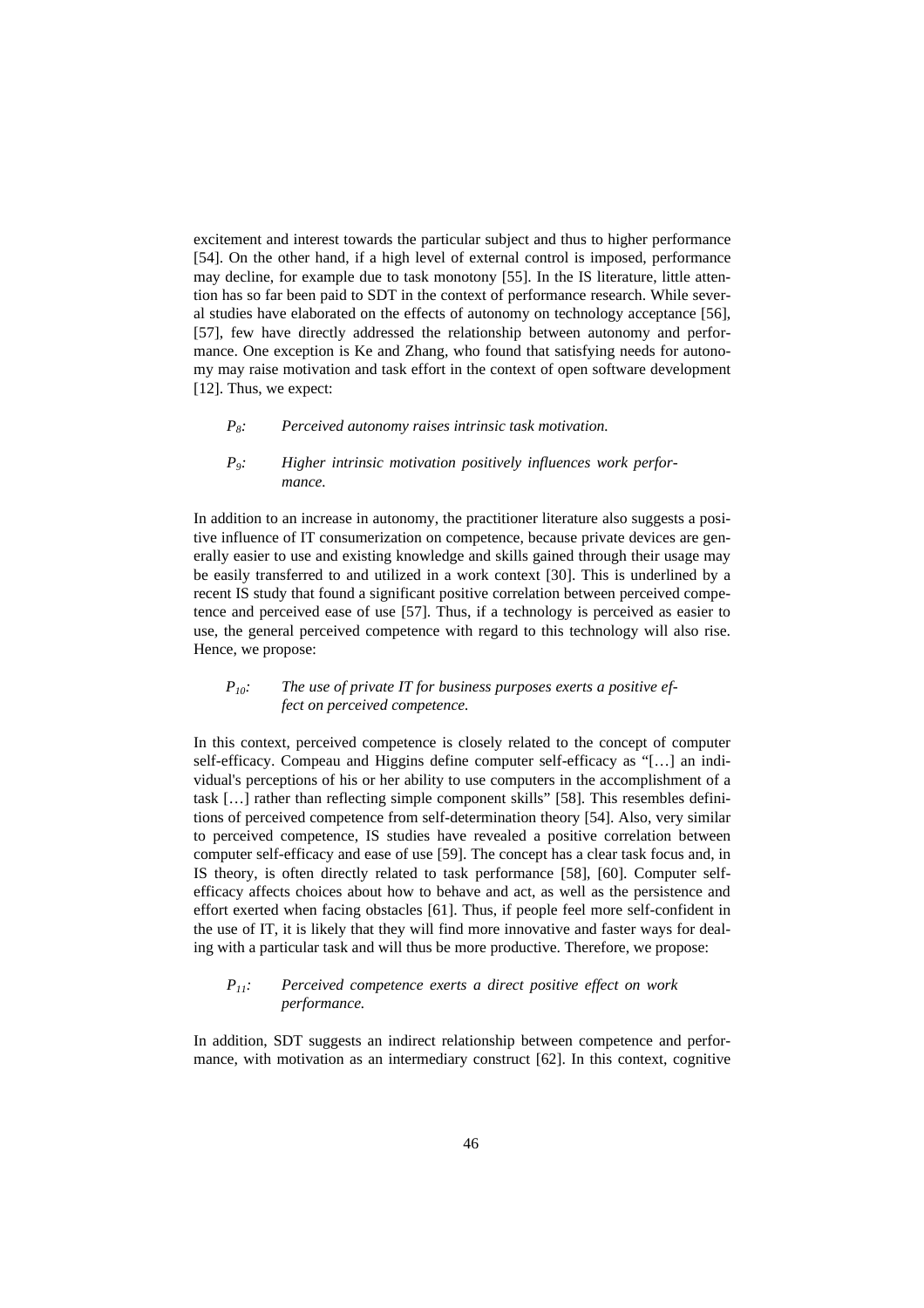evaluation theory – a sub-theory within  $SDT$  – claims that social-contextual factors leading to a feeling of competence may positively increase intrinsic motivation towards the task [54]. This relationship has also been validated with respect to IS-based tasks [12]. Thus, task performance may not only increase because of a more effective IT tool selection, i.e. the task-technology fit, but also due to an elevated level of intrinsic motivation. Hence, we propose that:

#### *P12: Increased perceived competence raises intrinsic motivation.*

Figure 1 shows our theoretical model including the individual propositions. For each concept, it is specified whether it is grounded in theory and/or found in the practitioner literature.



**Fig. 1.** Theorizing IT Consumerization

# **5 Case Study: Preliminary Results**

Drawing on the related theory, the investigated case offered a variety of insights to perform an initial check of the proposed research model. With regard to workload, we could find supporting evidence for our propositions  $P_1$  and  $P_2$  within the case. Several interviewees conceded that by using private devices, they tend to extend working time. Exemplary, one employee stated:

*"Inevitable, I spend a lot of time at 'dead places' where I am not able to do anything except working with my smartphone. By using it, I can start working on open tasks."*

Similarly, the private life of employees is affected by work extension, indicating an advancing work-life overlap. One unit manager stated that some employees with high IT-capability put some work tasks in their briefcases on Friday, solve the problems at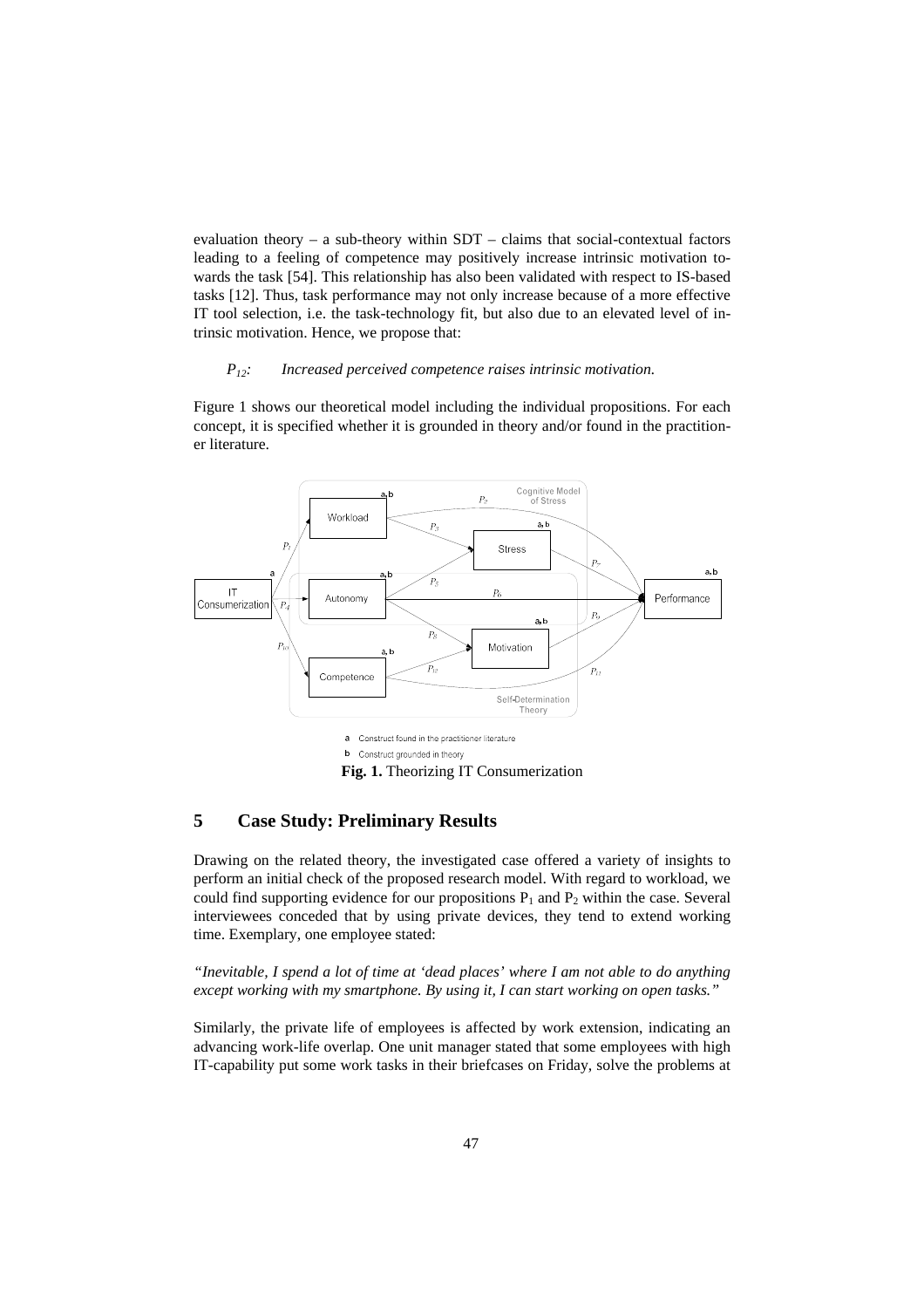home with their private tools over the weekend, and show up on Monday with the results. Several employees consider that as a negative consequence of consumerization, indicating work overload and supporting P3. A service manager stated:

*"It leads to a state where free time is not really free anymore, and you always feel connected to work, think about work issues and even work on some stuff during your off-times."*

However, few interviewees had a negative perception of this trend. Instead, they appreciated the increased flexibility to schedule work times and the chance to carry just one device for private and work purposes. The freedom of hardware and software choice is not a decisive factor for most employees, because the current IT infrastructure of CouplingCo is satisfying. In general, the positive effect of increased autonomy was far more strongly supported in the case than the negative aspects related to workload and stress, thus supporting our propositions  $P_4$  and  $P_5$ . The CIO stated:

*"If employees can decide themselves which tools to use, they will commit to tasks that, I guess, we wouldn't even have time for otherwise."*

Moreover, the case supports the general perception that IT consumerization leads to a higher level of employee motivation  $(P_8)$ . However, the interviewees did not elaborate on the reasons of this increase in motivation  $(P_{12})$ . An IT project manager stated:

*"The possibility of using private IT will certainly have a positive effect on motivation. Whether this effect is high or low will depend on the people. Some would cut corners, if they were told that they could do everything they wanted with their android device."*

The proposed positive influence of the use of private IT on competence  $(P_{10})$  was also evident in the case. Employees use private IT tools to perform work tasks, because they enable the exploitation of privately gained competences and thus enhance performance. An employee stated:

*"Concerning performance, usability, and speed, I could work better with my private device because I am used to it and can carry out standards"*

Overall, we found evidence to support most of our theoretical constructs and relationships. However, while we have found several statements about motivation, stress levels and employee competence employees, we were not able to distinguish between different effects from the qualitative study on work performance  $(P_6, P_7, P_9 \text{ and } P_{11})$ . Nonetheless, we found substantial evidence to support the positive relationship of IT consumerization on work performance. Interviewees talked frequently about practices and scenarios, where the use of their private hardware and software enabled them to work faster or more efficiently. Examples included checking business E-Mails from private devices at home, continuing with work tasks after hours on the private PC,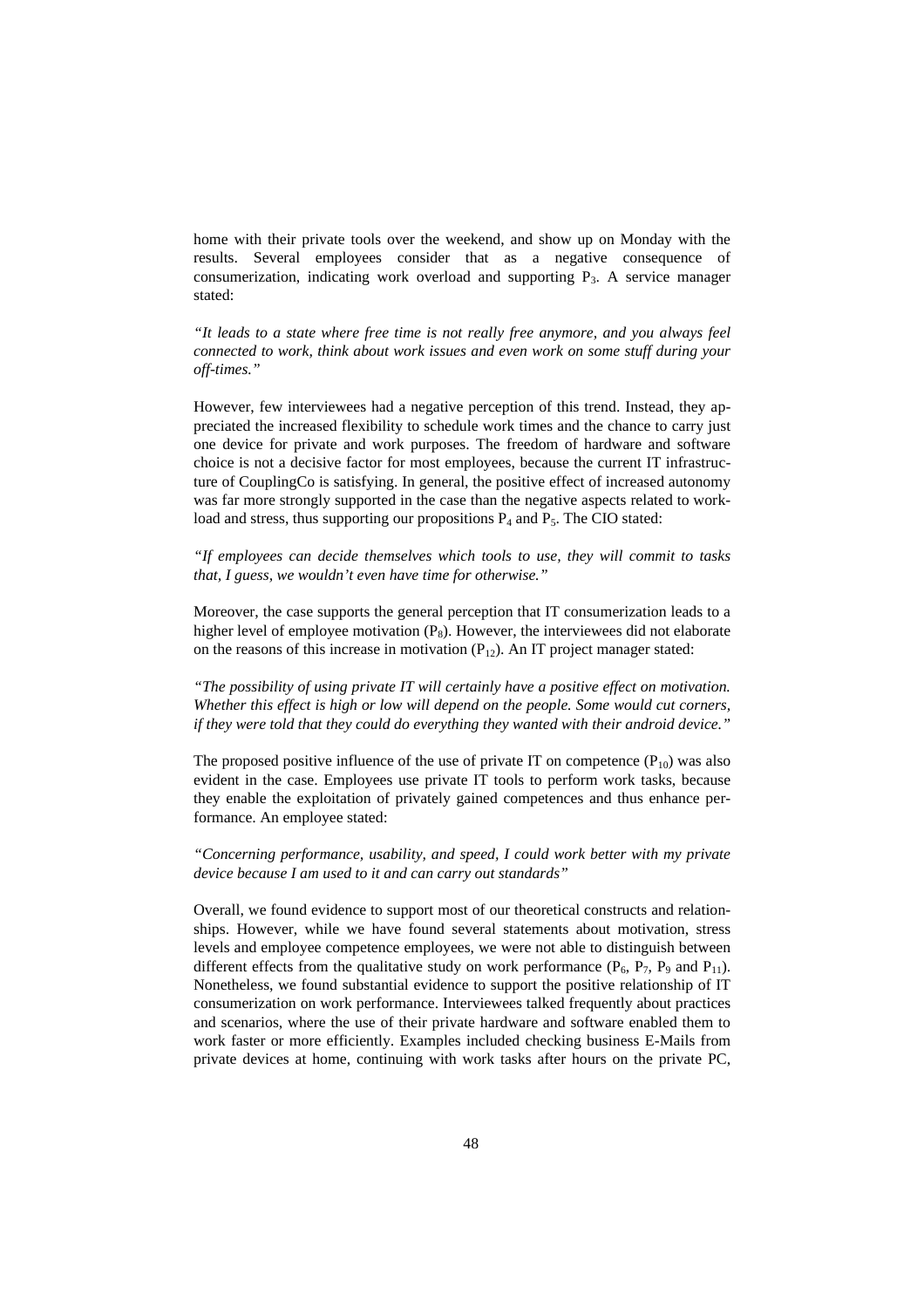using private cameras to take pictures of the production process and bringing along the private tablet PC to business meetings or on business trips.

# **6 Discussion**

With this paper, we lay the basis for an integrated and specific IT consumerization theory. The phenomenon of IT consumerization, defined here as the co-use of privately-owned IT resources for business purposes, is gaining immense attention in practice. IS research, however, has yet to provide the necessary vocabulary and a systematic understanding of this important phenomenon. Our paper contributes to closing this research gap. On the basis of a comprehensive, practice-oriented literature review, we extracted potential (direct) effects of IT consumerization, namely increased workloads, perceived autonomy, and perceived competence. We then connected IS theory, namely the cognitive model of stress and self-determination theory, with these lines of argument and concepts. While both theoretical perspectives originate from the field of psychology, they have already been applied effectively in IS. Our resulting theoretical model of IT consumerization and its effects on individual work performance consists of seven constructs and twelve hypothesized relationships. In an initial effort to test and to potentially extend this model, we conducted an embedded case study at CouplingCo that relied on 13 semi-structured interviews as the primary source of data. The results of this initial case study (pre-test) encourage us to proceed with the given model for two reasons. Firstly, we found the major case study concepts and arguments to be covered by our theoretical model and, secondly, the data supports the majority of the hypothesized relationships. One exception is the negative relationship of stress and performance which is, however, dealt with comprehensively in the literature. We assume this discrepancy to be a result of employee self-assessment and selfreported information. Overall, we contribute to the IS body of knowledge, an initial theoretical model for understanding IT consumerization and, specifically, its multifacetted consequences for individual work performance.

On the basis of this paper, we plan a quantitative analysis as the next major step. CouplingCo has committed to send out a survey questionnaire to its employees in (still to be determined) selected departments, such as sales or R&D. The measurement model we need to develop for this endeavor will be able to rely on the academic literature and can be complemented by qualitative information/quotes from the case study. For instance, the IS literature does not yet provide a measurement instrument for IT consumerization as a theoretical concept and our qualitative data can help to develop just this. Moreover, we assume that a quantitative-empirical analysis will be able to contribute to solving still prevailing discrepancies between theory and qualitative interview data (e. g., the stress-performance relationship). In addition, a sound definition of constructs and corresponding measurement instruments can potentially help to overcome "under-defined" statements in the practitioner literature. For instance, motivation, stress, productivity, and other (psychological) aspects relevant for IT consumerization are often "laundry-listed" in the practitioner literature, rather than being formulated in terms of a systematic relationship. Only a systematic understand-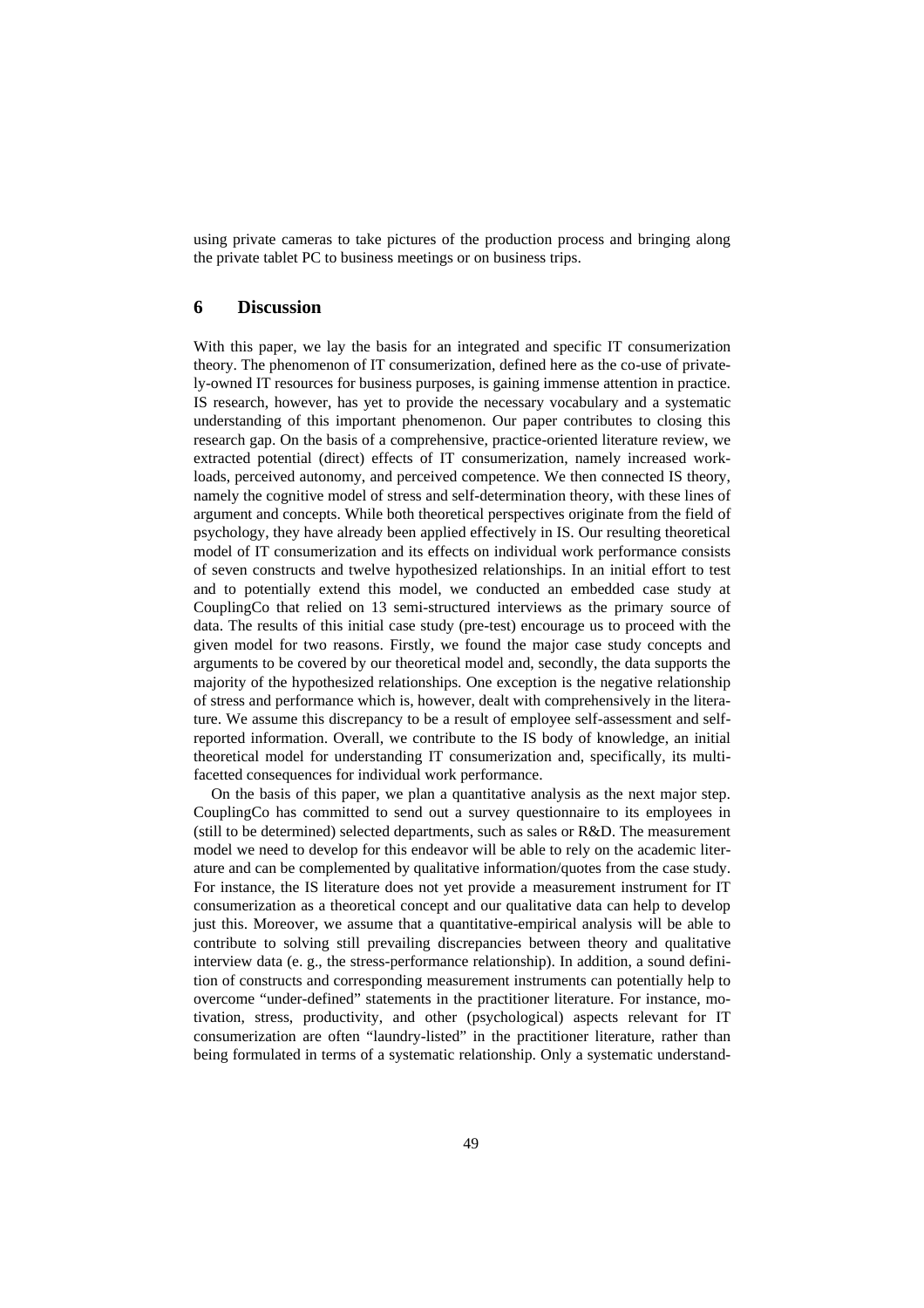ing of the relationship between IT consumerization and individual work performance will enable a positive manipulation of specific effects. In turn, enabling organizations to benefit from the full performance-related potential of IT consumerization, despite concerns about, for instance, security and maintenance [9].

Nonetheless, our approach is limited in several respects, which opens up the field for additional future research. The current model has been developed on the basis of IS practice literature as well as IS theory. However, this is certainly not exhaustive and other theoretical perspectives could potentially contribute to explaining how IT consumerization relates to work performance. We hope that, in such contexts, our model can serve as a viable starting point and general framework that is open to extension. Moreover, we identified individual autonomy as one of the key concepts relevant to IT consumerization. Privately-owned hardware and software are, by definition, part of ongoing information system individualization. Baskerville [60] calls for research revolving around "individual IS" and we note that consumerization thoroughly embodies this phenomenon in prevailing IS practice. We see a potentially fruitful avenue for future research in investigating the relationship between consumerization and the individualization of information technology/information systems.

# **7 Acknowledgements**

This paper was written in the context of the research project WeChange (promotional reference 01HH11059) which is funded by the German Federal Ministry of Education and Research (BMBF).

## **References**

- 1. Harris, J.G., Ives, B., Junglas, I.: The Genie Is Out of the Bottle: Managing the Infiltration of Consumer IT Into the Workforce. Accenture Institute for High Performance (2011)
- 2. Gartner: Gartner Says the Personal Cloud Will Replace the Personal Computer as the Center of Users' Digital Lives by 2014, http://www.gartner.com/it/page.jsp?id=1947315
- 3. Fenn, J., LeHong, H.: Hype Cycle for Emerging Technologies, Gartner, Stamford, (2011) 4. Moore, G.: Systems of Engagement and The Future of Enterprise IT - A Sea Change in Enterprise IT. AIIM, Silver Spring, Maryland (2011)
- 5. Andriole, S.J.: Managing Technology in a 2.0 World. IT Pro. 50–57 (2012)
- 6. Brousell, L.: Exclusive Research Shows CIOs Embrace Consumerization of IT, http:// www.cio.com/article/694609/Exclusive\_Research\_Shows\_CIOs\_Embrace\_Consumerization\_of\_IT
- 7. Schadler, T.: How consumerization drives innovation an Empowered Report, (2011)
- 8. Vile, D.: The Consumerisation of IT. Freeform Dynamics, New Milton, Hampshire,(2011)
- 9. Gens, F., Levitas, D., Segal, R.: 2011 Consumerization of IT Study: Closing the Consumerization Gap. IDC, Framingham (2011)
- 10. Sawyer, S., Winter, S.J.: Special issue on futures for research on information systems: prometheus unbound? Journal of Information Technology. 26, 95–98 (2011)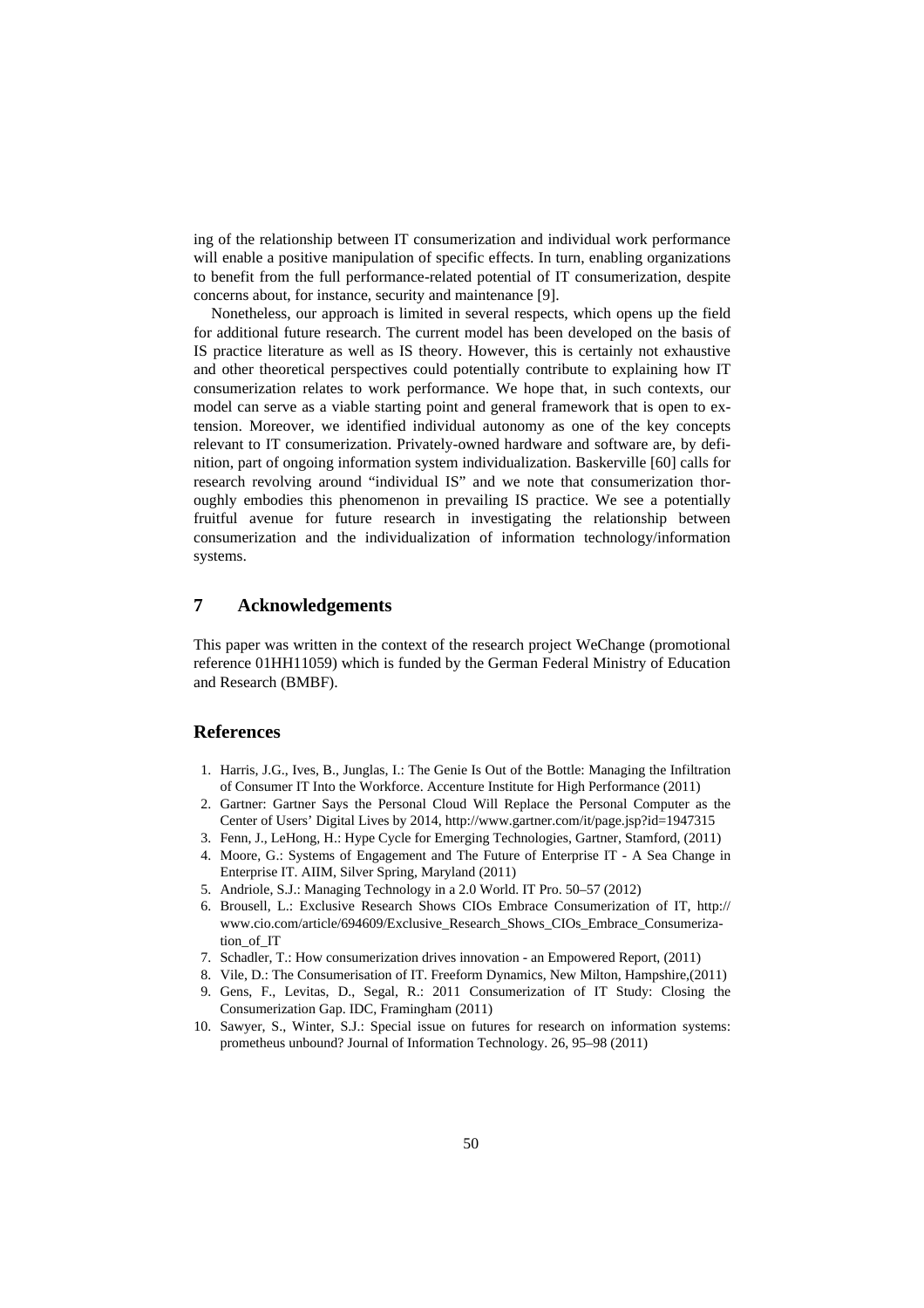- 11. Venkatesh, V., Thong, J.Y.L., Xin Xu: Consumer Acceptance and Use of Information Technology: Extending the Unified Theory of Acceptance and Use of Technology. MIS Quarterly. 36, 157–178 (2012)
- 12. Ke, W., Zhang, P.: The effects of extrinsic motivations and satisfaction in open source software development. Journal of the Association for Information Systems. 11, 784–808 (2010)
- 13. Gebauer, J., Shaw, M.: Task-Technology Fit for Mobile Information Systems. Journal of Information Technology. 25, 259–272 (2010)
- 14. Webster, J., Watson, R.: Analyzing the past to prepare for the future: Writing a literature review. MIS Quarterly. 26, xiii–xxiii (2002)
- 15. Strauss, A.L., Corbin, J.: Basics of qualitative research. Techniques and procedures for developing grounded theory. Sage, Thousand Oaks (1998)
- 16. Eisenhardt, K.M.: Theories from Case Study Research. Academy of Management Review. 14, 532–550 (1989)
- 17. Sarker, S., Lau, F., Sahay, S.: Using an adapted grounded theory approach for inductive theory building about virtual team development. ACM SIGMIS Database. 32, 38–56 (2001)
- 18. Yin, R.: Case study research: Design and Methods. Sage, Beverly Hills (1984)
- 19. Dynamic Markets: Flexible Working and SMEs. Independent Market Research Report. Avaya, Abergavenny, United Kingdom (2011)
- 20. Dell, Intel: The Evolving Workforce: The Workflow Perspective. Round Rock, Texas (2011)
- 21. Aerospace Industries Association: Best practices for exploiting the consumerization of information technologies. , Arlington, Virginia (2011)
- 22. BBC News: Volkswagen turns off Blackberry email after work hours, http://www.bbc.co.uk/news/technology-16314901
- 23. Murdoch, R., Harris, J.G., Devore, G.: Can Enterprise IT Survive the Meteor of Consumer Technology? Accenture Institute for High Performance (2010)
- 24. Dell, Intel: The Evolving Workforce: Expert Insights. Round Rock, Texas (2011)
- 25. Price Waterhouse Coopers: The consumerization of IT The next-generation CIO. Center for Technology and Innovation, New York (2011)
- 26. Avenade: Global Survey: Dispelling Six Myths of Consumerization of IT. (2012)
- 27. Cisco: Connected World Technology Report. , San José, California, USA (2011)
- 28. Davenport, T.H., Thomas, R.J., Catrell, S.: The mysterious art and science of knowledgeworker performance. MIT Sloan Management. (2002)
- 29. Moschella, D., Neal, D., Opperman, P., Taylor, J.: The "Consumerization" of Information Technology. CSC Research White Paper, El Segundo (2004)
- 30. Prete, C. Del, Levitas, D., Grieser, T., Turner, M.J., Pucciarelli, J., Hudson, S.: IT Consumers Transform the Enterprise: Are You Ready? (2011)
- 31. Harris, J.G., Junglas, I., Long, B.: The Wide World of Consumer IT: A Crash Course for Executives. Accenture Institute for High Performance (2011)
- 32. Lazarus, R.S., Folkman, S.: Stress, appraisal, and coping. Springer (1984)
- 33. Cooper, C.L., Dewe, P., O'Driscoll, M.P.: Organizational Stress: A Review and Critique of Theory, Research, and Applications. Sage, Thousand Oaks (2001)
- 34. McGrath, J.E.: Stress and behavior in organizations. In: Dunnette, M.D. (ed.) Handbook of industrial and organizational psychology, pp. 1351–1395. Rand McNally (1976)
- 35. Ahuja, M.K., Chudoba, K.M., Kacmar, C.J., McKnight, D.H., George, J.F.: IT road warriors: Balancing work-family conflict, job autonomy, and work overload to mitigate turnover intentions. MIS Quarterly. 31, 1–17 (2007)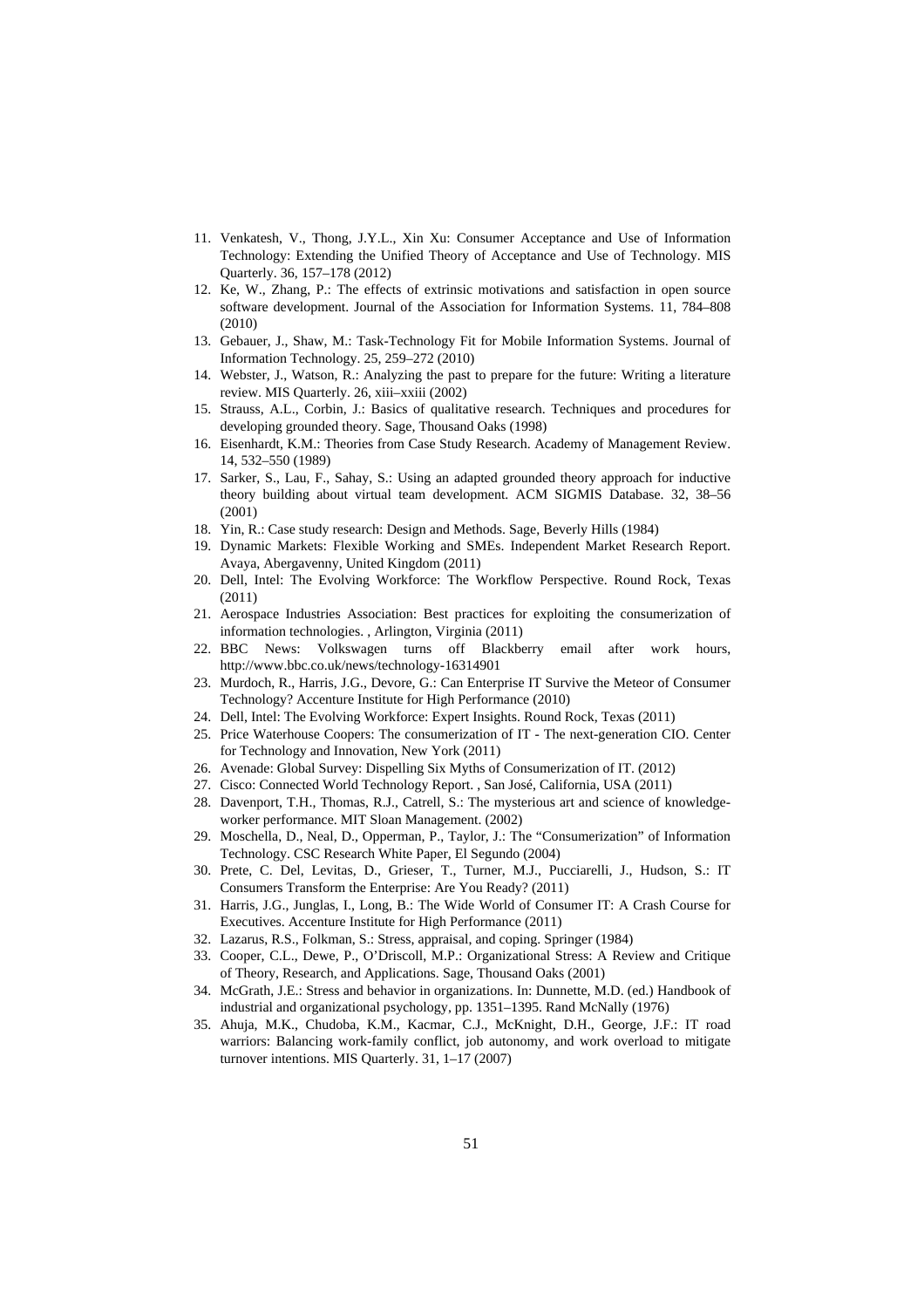- 36. Moore, J.E.: On the Road to Turnover: An Examination of Work Exhaustion in Technology Professionals. MIS Quarterly. 24, 141–168 (2000)
- 37. Joshi, K., Rai, A.: Impact of the quality of information products on information system users' job satisfaction: an empirical investigation. Information Systems Journal. 323–345 (2000)
- 38. Li, E.Y., Shani, A.B.: Stress dynamics of information systems managers: a contingency model. Journal of Management Information Systems. 4 (1991)
- 39. Ahuja, M.K., Thatcher, J.B.: Moving Beyond Intentions and Toward the Theory of Trying: Effects of Work Environment and Gender on Post-Adoption Information Techology Use. MIS Quaterly. 29, 427–459 (2005)
- 40. Ayyagari, R., Grover, V.: Technostress: technological antecedents and implications. MIS Quarterly. 35, 831–858 (2011)
- 41. Tarafdar, M., Tu, Q., Ragu-Nathan, B., Ragu-Nathan, T.S.: The Impact of Technostress on Role Stress and Productivity. Journal of Management Information Systems. 24, 301–328 (2007)
- 42. Tarafdar, M., Tu, Q., Ragu-Nathan, T.S.: Impact of Technostress on End-User Satisfaction and Performance. Journal of Management Information Systems. 27, 303–334 (2010)
- 43. Kahn, R.L., Byosiere, P.: Stress in organizations. In: Dunnette, M.D. and Hough, L.M. (eds.): Handbook of industrial and organizational psychology, pp. 571–650. Consulting Psychologists Press (1992)
- 44. Maslach, C., Leiter, M.P.: Early predictors of job burnout and engagement. The Journal of applied psychology. 93, 498–512 (2008)
- 45. Hackman, J.R., Oldham, G.R.: Motivation through the design of work: Test of a theory. Organizational Behavior and Human. 279 (1976)
- 46. Karasek, R.A.: Job Demands, Job Decision Latitude, and Mental Strain: Implications for Job Redesign. Administrative Science Quarterly. 24, 285–308 (1979)
- 47. Gilboa, S., Shirom, A., Fried, Y., Cooper, G.: A meta-analysis of work demand stressors and job performance: Examining main and moderating effects. Personnel Psychology. 61, 227–271 (2008)
- 48. Cohen, S.: Aftereffects of stress on human performance and social behavior: a review of research and theory. Psychological Bulletin. 88, 82–108 (1980)
- 49. Staal, M.A.: Stress, cognition, and human performance: A literature review and conceptual framework. NaSA technical memorandum (2004)
- 50. Lepine, J.A., Podsakoff, N.P., Lepine, M.A.: A meta-analytic test of the challenge stressor - hindrance stressor framework: An explanation for inconsistent relationships among stressors and performance. Academy of Management Journal. 48, 764–775 (2005)
- 51. Zivnuska, S., Kiewitz, C., Hochwarter, W.A., Perrewé, P.L., Zellars, K.L.: What is too much or too little? The curvilinear effects of job tension on turnover intent, value attainment, and job satisfaction. Journal of Applied Social Psychology. 32, 1344–1360 (2002)
- 52. Elie-Dit-Cosaque, C., Pallud, J., Kalika, M.: The Influence of Individual, Contextual, and Social Factors on Perceived Behavioral Control of Information Technology: A Field Theory Approach. Journal of Management Information Systems. 28, 201–234 (2011)
- 53. Deci, E.L., Connell, J.P., Ryan, R.M.: Self-determination in a work organization. Journal of Applied Psychology. 74, 580–590 (1989)
- 54. Ryan, R.M., Deci, E.L.: Self-determination theory and the facilitation of intrinsic motivation, social development, and well-being. The American Psychologist. 55, 68–78 (2000)